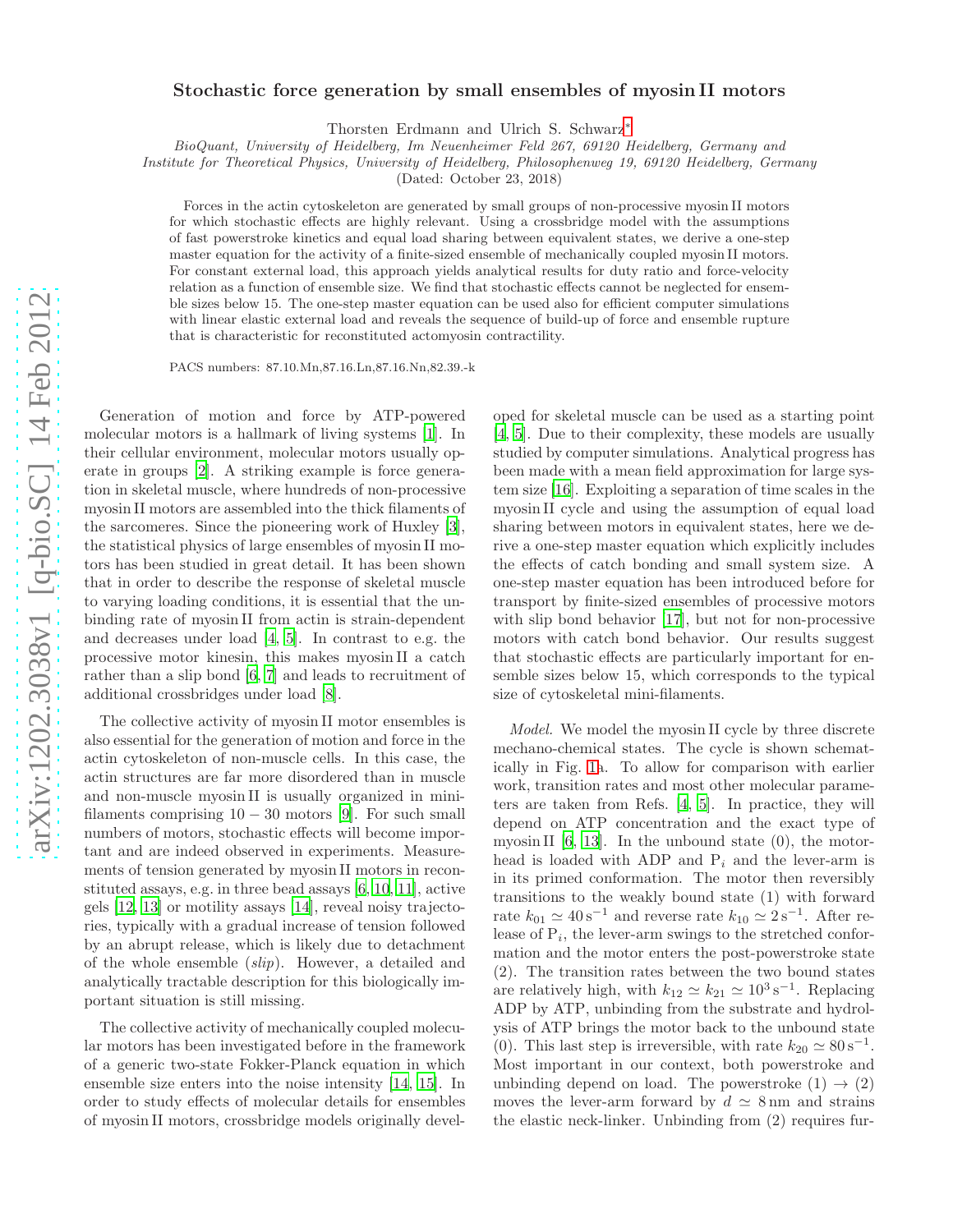

<span id="page-1-0"></span>FIG. 1. (a) Myosin II motor cycle with three mechanochemical states. (b) Mechanical coupling of a motor ensemble moving to the right. The external load pulling to the left is balanced by elastic forces in the neck-linkers of the motors. Swinging of the lever-arm increases the strain of the necklinker and hence the force exerted by a motor. (c) In the parallel cluster model (PCM), all motors in the same mechanochemical state have the same strain. (d) The corresponding two-dimensional reaction network, with irreversible transitions marked by arrows. (e) The effective one-dimensional network following from the assumption of local thermal equilibrium (LTE) of the bound states.

ther movement of the lever-arm, thus making unbinding slower under load (*catch bonding*).

As shown schematically in Fig. [1b](#page-1-0), the (upper) motorfilament mechanically couples the different motors in an ensemble to each other. Due to the strain-dependence of the rates, they are also dynamically coupled. Hence, a complete description of the ensemble dynamics has to include conformational state and strain of every motor. To arrive at a tractable model, we first note that the motors pull in parallel. We next assume that all motors in the same mechano-chemical state exert the same force and hence have the same neck-linker strain. We thus arrive at the parallel cluster model (PCM) depicted in Fig. [1c](#page-1-0), in which the state of an ensemble with  $N_t$  motors is characterized by the number  $i$  of bound motors and the number  $j \leq i$  of motors in the post-powerstroke state. The number of motors in the weakly bound state follows as  $i - j$ . In the PCM, each motor in the weakly bound state has the same strain  $x_{ij}$ , where the indices indicate the dependence of the motor strain on the ensemble state  $(i, j)$ . The powerstroke stretches the elastic neck-linker by d, so that motors in the post-powerstroke state have the strain  $x_{ij} + d$ . The strain  $x_{ij}$  of the weakly bound

motors follows from the balance of the external load  $F_{\text{ext}}$ and the elastic motor forces:  $F_{\text{ext}} = k_{\text{m}}[(i-j)x_{ij}+j(x_{ij}+$ d)]. Here  $k_m \simeq 2.5 \text{ pN nm}^{-1}$  is the spring constant of the neck-linkers. For  $F_{\text{ext}} = \text{const}$ , the force balance leads to

$$
x_{ij} = \left(F_{\text{ext}} - jk_{\text{m}}d\right)/ik_{\text{m}}\,. \tag{1}
$$

Thus the strain  $x_{ij}$  of the weakly bound motors is a state variable determined by external load and both binding and powerstroke dynamics. If all motors are in the weakly bond state  $(j = 0)$ , it is positive. It can become negative if sufficiently many motors have gone through the powerstroke and if the external load is not too large. The strain  $x_{ij} + d$  of the post-powerstroke motors always stays positive and eventually drives force generation and motion.

In the PCM, the network of reactions between states  $(i, j)$  is two-dimensional (see Fig. [1d](#page-1-0)). Due to slow binding and unbinding, local thermal equilibrium (LTE) is maintained for the bound states  $[5]$ . When i motors are bound, the probability that  $j$  motors are in the post-powerstroke state follows the Boltzmann distribution  $p(j|i) = \exp(-E_{ij}/k_BT)/Z$ , where Z is the appropriate partition sum. The energy  $E_{ij} = E_{el} +$  $jE_{\text{pp}} + E_{\text{ext}}$  in state  $(i, j)$  is the sum of elastic energy  $E_{\text{el}} = k_{\text{m}}((i-j)x_{ij}^2 + j(x_{ij} + d)^2)/2$  stored in the necklinkers, free energy bias  $E_{\rm pp} \simeq -60 \,\rm pN\,nm$  towards the post-powerstroke state, and a possible external energy contribution  $E_{\text{ext}}$ . For  $F_{\text{ext}} = \text{const}$ , we have  $E_{\text{ext}} = 0$ .

LTE of the bound states allows us to project the  $i$ axis onto the i-axis, thus arriving at a one-dimensional reaction scheme with index  $i$  as shown in Fig. [1e](#page-1-0). Then the probability  $p_i(t)$  that i motors are bound at time t obeys the one-step master equation

<span id="page-1-1"></span>
$$
\frac{d}{dt}p_i = r(i+1)p_{i+1} + g(i-1)p_{i-1} - [r(i) + g(i)]p_i.
$$
 (2)

The probability to find an ensemble in state  $(i, j)$  is  $p_{ij}(t) = p(j|i)p_i(t)$ . The forward rate is  $g(i) = (N_t-i)k_{01}$ because  $N_t - i$  free motors can bind. Unbinding is possible from states (1) and (2) so that the reverse rate for given *i* and *j* is  $r(i, j) = (i - j)k_{10} + jk_{20}(i, j)$ . Averaging over j gives  $r(i) = \sum_j p(j|i)r(i,j)$ . The off-rate from state (2) depends on the applied load as  $k_{20}(i, j) =$  $k_0 \exp(-k_m(x_{ij} + d)/F_0)$ , where  $F_0 \simeq 12.6 \text{ pN}$ . The strain-dependence of  $k_{20}$  makes myosin II a catch bond. With these prescriptions, the one-step master equation Eq. [\(2\)](#page-1-1) is fully specified for the case of constant external load,  $F_{\text{ext}} = \text{const.}$  If the external load depends on the position of the ensemble, like in the case of linear elastic loading, Eq. [\(2\)](#page-1-1) has to be solved together with additional prescriptions for ensemble movement (see below).

Binding dynamics for constant load. Mathematically, the reduction to Eq.  $(2)$  is a dramatic simplification, because many general results are known for one-step master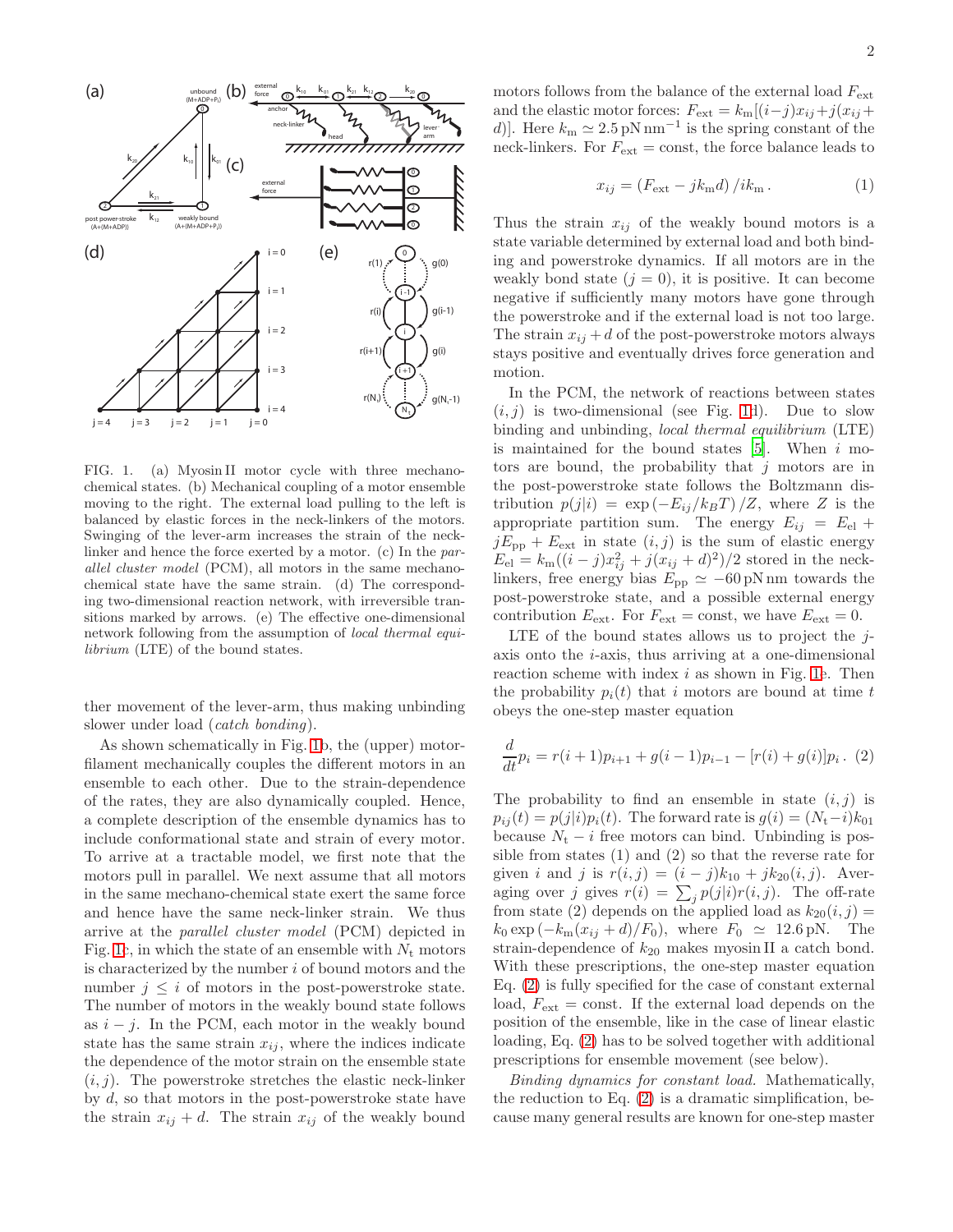

<span id="page-2-2"></span>FIG. 2. (Color online) Analytical results for the parallel cluster model (lines) and computer simulations with individual motor strains (symbols) for constant external load. (a) Average number  $N<sub>b</sub>$  of bound motors following from Eq. [\(3\)](#page-2-0) as function of  $F_{\text{ext}}/N_{\text{t}}$  for  $N_{\text{t}} = 4$ , 8 and 15. (b) Duty ratio  $\rho_{\text{d}}$ given by Eq. [\(5\)](#page-2-1) as function of  $N_t$  for  $F_{ext}/N_t = 0.013 \text{ pN}$ , 1.262 pN, 3.786 pN and 8.834 pN.

equations [\[18](#page-4-18)]. The stationary distribution is

<span id="page-2-0"></span>
$$
p_i(\infty) = \frac{\prod_{j=0}^{i-1} \frac{g(j)}{r(j+1)}}{1 + \sum_{k=1}^{N_t} \prod_{j=0}^{k-1} \frac{g(j)}{r(j+1)}}.
$$
 (3)

Fig. [2a](#page-2-2) plots the average number of bound motors,  $N_{\rm b} =$  $\langle i \rangle = \sum_{i=0}^{N_t} i p_i(\infty)$ , as function of  $F_{\text{ext}}$  for different ensemble sizes  $N_t$  (lines). The increase of  $N_b$  is due to the catch bond character of the post-powerstroke state. With increasing load,  $r(i, j)$  decreases to  $(i-j)k_{10}$ , so that  $r(i)$ is small because  $p(j|i)$  is strongly biased towards large j and  $k_{10} \ll k_{20}$ . For skeletal muscle, the recruitment of additional crossbridges under load has been observed experimentally [\[8\]](#page-4-8) as predicted by computer simulations [\[4\]](#page-4-4). Here it follows in a relatively simple way from analytical considerations. In order to validate the PCM leading to Eq. [\(2\)](#page-1-1), in Fig. [2a](#page-2-2) we also show results of computer simulations which incorporate an individual strain value for each motor (symbols). The agreement is very good, except at very small load, where differences in the strain values between different motors reduces unbinding, an effect which is less relevant under larger load.

Next we discuss the effect of system size  $N_t$ . In general, smaller ensembles are more likely to detach as a whole. The mean first passage time for ensemble detachment after binding of the first motor is

$$
T_{10} = \sum_{j=1}^{N_{\rm t}} \frac{1}{r(j)} \prod_{k=1}^{j-1} \frac{g(k)}{r(k)}.
$$
 (4)

It is a polynomial of order  $N_t-1$  in the ratio of binding to unbinding rate and increases exponentially with ensemble size. Once the ensemble has detached, on average it takes the time  $T_{01} = 1/g(0) = 1/N_t k_{01}$  to rebind. We define the duty ratio of an ensemble as

<span id="page-2-1"></span>
$$
\rho_{\rm d} = T_{10} / (T_{10} + T_{01}) \ . \tag{5}
$$

Fig. [2b](#page-2-2) plots  $\rho_d$  as function of  $N_t$  for different  $F_{\text{ext}}$  (lines). Because  $T_{10}$  increases and  $T_{01}$  decreases with  $N_t$ , the duty ratio increases quickly with  $N_t$  and reaches unity for ensemble sizes around  $N_t \simeq 15$ . With increasing force,  $\rho_d$ increases faster because of the increasing  $N<sub>b</sub>$ . Again the agreement with the simulation of the crossbridge model with individual motor strains (symbols) is rather good except at very small force. Stochastic effects are expected to be important for duty ratios below unity, i.e. below ensemble sizes around 15. This implies that myosin minifilaments in the cytoskeleton are typically at the verge of stochastic instability.

Ensemble movement. We now consider the spatial coordination schematically depicted in Fig. [1b](#page-1-0), that is, we assume an immobile substrate over which an ensemble moves to the right. The PCM assumes that all bound motor-heads are at the same position, which we denote by the coordinate z. The anchors of the motors in the (upper) motor-filament are located at the common position  $z-x_{ij}$ . Note that whereas z increases to the right in Fig. [1b](#page-1-0), external load  $F_{\text{ext}}$  and strain of the motors are defined in the opposite direction. For the case of constant external load,  $F_{\text{ext}} = \text{const}, z$  is a variable which is slaved to the binding dynamics. When the ensemble works against a linear external load,  $F_{\text{ext}} = k_f(z - x_{ij}),$ the value of  $z$  enters the force balance and hence feeds back into the system state. In addition, here one has to include an external elastic energy  $E_{\text{ext}} = k_f(z - x_{ij})^2/2$ , where  $k_f$  is the external spring constant.

Although more complicated assumptions might be possible, here we make the following simple assumptions for the dynamics of z within the PCM. Starting with a state  $(i, j)$ , we assume that a motor binds to the substrate with vanishing strain at the position  $z - x_{ij}$  just below its anchor point. Binding of a new motor thus changes the average position z of the bound motor-heads by  $\Delta z = (iz + (z - x_{ij}))/(i + 1) - z = -x_{ij}/(i + 1)$ . Unbinding does not change z, because all bound motorheads are at the same position. The powerstroke does not change z either, because it does not affect the positions of the motor-heads. However,  $x_{ij}$  is affected by binding and unbinding as well as by the powerstroke via the force balance, so that the position of the motorfilament  $z - x_{ij}$  is affected by all these transitions. When an ensemble detaches completely from the substrate, the motor-heads relax to the position  $z - x_{ij}$  of the anchors. The detached ensemble then moves backwards with velocity  $v_s = -\eta F_{\text{ext}}(slip)$ , where  $\eta$  is the effective mobility of the motor-filament.

With these additional prescriptions, the rates defined for Eq. [\(2\)](#page-1-1) can now be used to investigate the details of the stochastic movement of the motor ensemble for arbitrary laws for the external load. To simulate stochastic trajectories, we use the Gillespie algorithm [\[19](#page-4-19)]. After every change of i,  $x_{ij}$  and  $p(j|i)$  are updated to calculate the average strain of the weakly bound motors,  $x_i = \sum_{j=0}^i x_{ij} p(j|i)$ , and the transition rates  $r(i)$  and g(i). In case of binding, we change z by  $\Delta z = -x_i/(i+1)$ .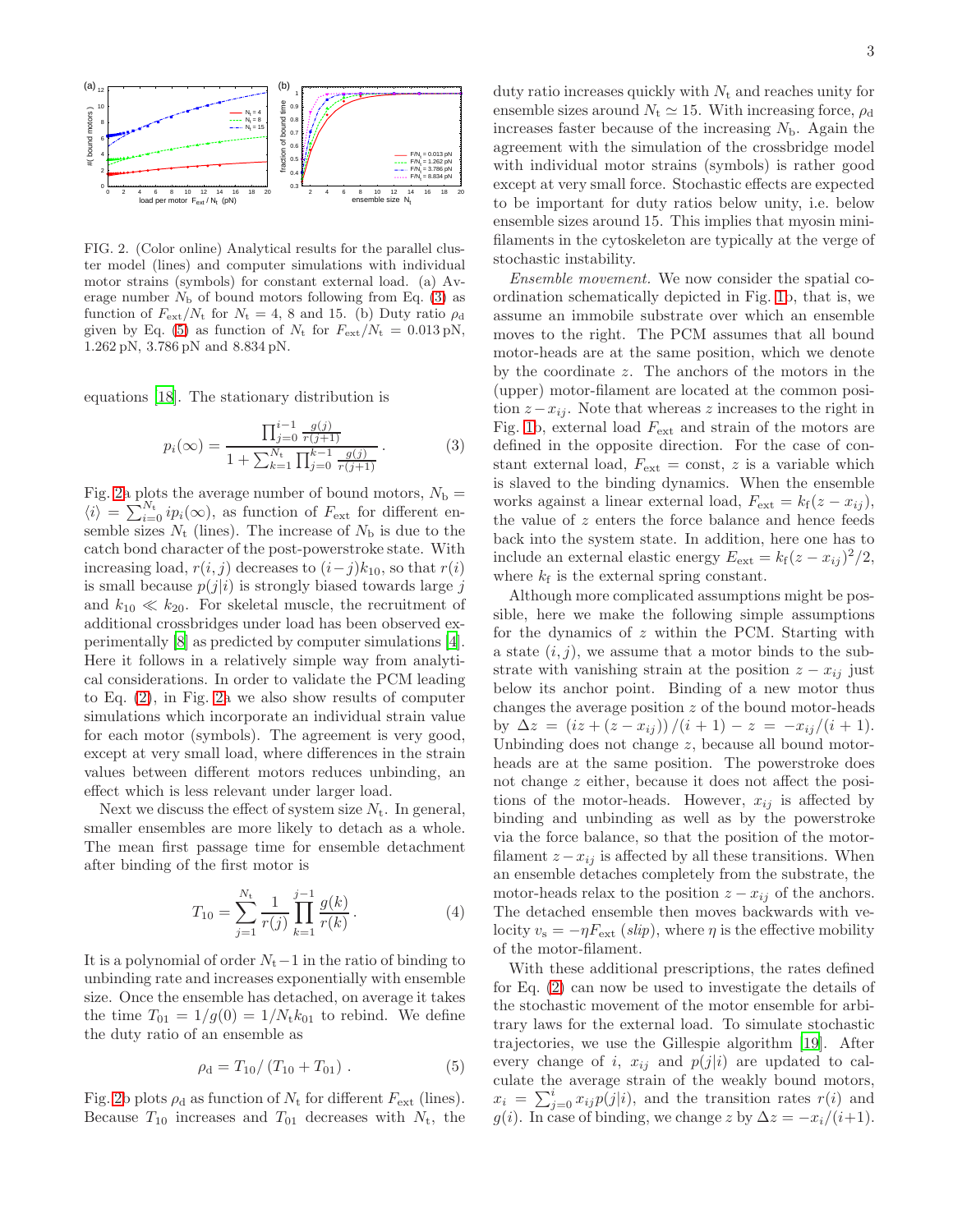

<span id="page-3-0"></span>FIG. 3. Stochastic trajectories. (a) Constant load: Average head position  $z$  (upper panel) and number  $i$  of bound motors (lower panel) as function of time t for ensemble size  $N_t = 8$ and load  $F_{\text{ext}} = 1.26 \text{ pN} N_t$ . (b) Linear load: Average head position z (upper panel) and number i of bound motors (lower panel) as function of  $t$  ( $N_t = 4$ ,  $k_f/N_t = 0.0126$  pN nm<sup>-1</sup> ). In (a) and (b), an detached ensemble slides backwards with mobility  $\eta = 10^3$  nm pN<sup>-1</sup> s<sup>-1</sup>.

Fig. [3a](#page-3-0) shows a stochastic trajectory of an ensemble working against constant load. The lower panel shows the number of bound motors  $i$ , the upper panel the average head position z as function of time. When bound, the ensemble moves forward with fluctuations around a steady state velocity. A slip leads to backsteps of average size  $v_sT_{01}$ . Fig. [3b](#page-3-0) shows a trajectory for an ensemble working against a linear elastic load. The ensemble is slowed down by the load building up by the forward motion. An increasing load stabilizes the ensemble because  $N<sub>b</sub>$  increases. However, the very small ensemble frequently detaches before reaching the stall force. Detachment leads to a noisy trajectory in which the load fluctuates around an effective stall force. This type of trajectories, with gradual buildup and quick release of tension, resembles those experimentally observed in three bead assays [\[6,](#page-4-6) [10,](#page-4-10) [11](#page-4-11)], active gels [\[12,](#page-4-12) [13](#page-4-13)] and motility assays [\[14\]](#page-4-14).

Force-velocity relation for constant load. In state  $(i, j)$ , one can identify the ensemble velocity with  $v_{ij} =$  $-q(i)x_{ii}/(i+1)$  (the ensemble only moves to the right when the strain defined to the left is negative). The average stationary velocity of a bound ensemble is

<span id="page-3-2"></span>
$$
v_{\rm b} = \sum_{i=1}^{N_{\rm t}} \sum_{j=0}^{i} v_{ij} p(j|i) p_i(\infty)
$$
 (6)

with  $p_i(\infty)$  from Eq. [\(3\)](#page-2-0). This is the force-velocity relation of the bound ensemble at constant load. Fig. [4a](#page-3-1) plots  $v<sub>b</sub>$  as function of the external load per motor for different  $N_t$ . With increasing load, the velocity decreases. The upward convex shape of  $v_{b}(F_{ext})$  is due to the increase of  $N<sub>b</sub>$  with  $F<sub>ext</sub>$ , which allows the ensemble to resist larger forces. For small ensembles for  $F_{ext}/N_t > 0$ , bound velocity  $v<sub>b</sub>$  and also the stall force increase with increasing  $N_t$ . Above  $N_t \simeq 15$ , the force-velocity curve is independent of  $N_t$ . This confirms our conclusion from the duty ratio that stochastic effects cannot be neglected up to a



<span id="page-3-1"></span>FIG. 4. (Color online) Force-velocity relation for constant load. Main panels: Analytical results for (a) the average bound velocity  $v<sub>b</sub>$  (see Eq. [\(6\)](#page-3-2)) and (b) the average effective velocity  $v_{\text{eff}}$  (see Eq. [\(7\)](#page-3-3)) of an ensemble as function of the external load per motor  $F_{ext}/N_t$  for  $N_t = 4, 8, 15, 25$  and 50. For  $v_{\text{eff}}$  the free mobility is  $\eta = 10^3 \text{ nm pN}^{-1} \text{ s}^{-1}$ . Insets: Comparison of analytical results (lines) with computer simulations of the crossbridge model with individual motor strains (symbols) for (a)  $v<sub>b</sub>$  and (b)  $v<sub>eff</sub>$  as function of external load  $F_{\text{ext}}$  for the same parameters as in the main panels.

system size of 15 (compare Fig. [2b](#page-2-2)).

Assuming that the stationary velocity is established quickly after binding to a substrate, the walk-length of a motor-filament in one attachment event is given by  $d_{\rm w} = v_{\rm b}T_{10}$ . Although the bound velocity  $v_{\rm b}$  decreases,  $d_{\rm w}$  increases with  $F_{\rm ext}$  because the detachment time  $T_{10}$ increases strongly. Only upon passing the stall force, the walk-length drops to negative values. Comparison with numerical solutions of the master equation (not shown) reveals that  $d_w = v_b T_{10}$  is a good approximation except for very small values of  $d_w$ . Because the sliding velocity is negative,  $v_s < 0$ , the effective velocity is reduced by the occurrence of slip events:

<span id="page-3-3"></span>
$$
v_{\text{eff}} = \frac{v_{\text{b}} T_{10} + v_{\text{s}} T_{01}}{T_{10} + T_{01}} < v_{\text{b}} \tag{7}
$$

Fig. [4b](#page-3-1) plots the effective velocity  $v_{\text{eff}}$  as function of the external load per motor. Because the duty-ratio increases and the rebinding time decreases with  $N_t$ , i.e., detachment is less frequent and backsteps are smaller, the velocity at small  $F_{\text{ext}}$  now increases with  $N_t$ . In addition, detachment of small ensembles leads to a faster decrease of  $v_{\text{eff}}$  under load and a smaller stall force. Moreover, detachment leads to large fluctuations of z at the effective stall force: instead of being stationary, the ensemble alternates between slow forward motion when bound and fast backward slipping when detached. Above the threshold of  $N_t \simeq 15$ , where the duty ratio is close to unity, the effective velocity is identical to the bound velocity.

The insets in Fig. [4](#page-3-1) compare the analytical results using the PCM to the computer simulations without PCM for  $v_{\rm b}$  and  $v_{\rm eff}$  as function of  $F_{\rm ext}$ . The agreement is rather good. Due to the molecular friction resulting from differences in strain, the bound velocity at vanishing load now decreases with  $N_t$  and the curvature of the forcevelocity relation is less pronounced. The stall force and